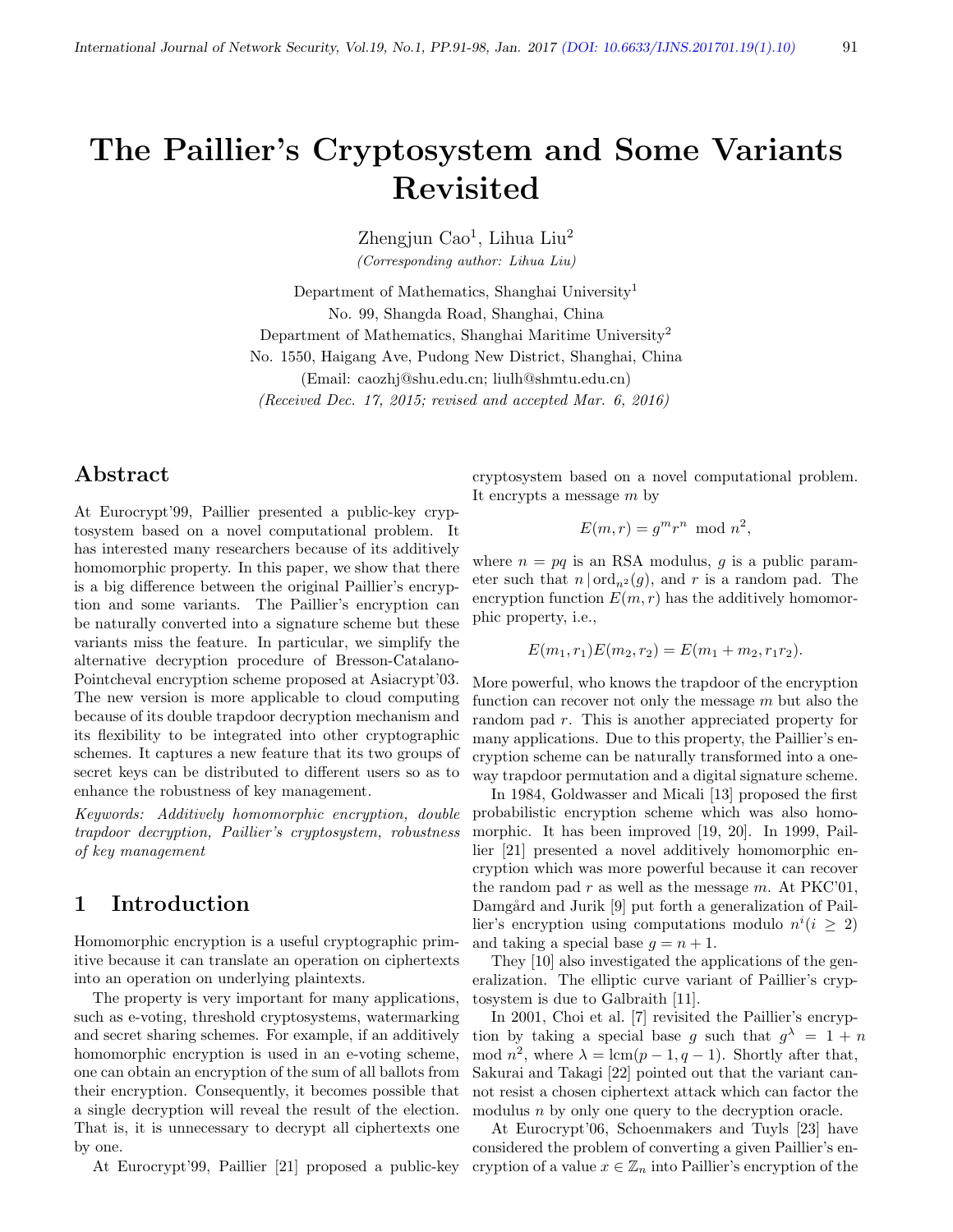bits of x. At Eurocrypt'13, Joye and Libert [15] obtained another generalization based on  $2<sup>k</sup>$ -th power residue problem. In 2013, Boneh et al. [1] considered the problem of private database queries using Paillier's homomorphic encryption. At Asiacrypt' 14, Catalano et al. [5] presented an instantiation of publicly verifiable delegation of computation on outsourced ciphertext which supports Paillier's encryption. In 2015, Castagnos and Laguillaumie [4] designed a linearly homomorphic encryption scheme whose security relies on the hardness of the decisional Diffie-Hellman problem. Their scheme is somehow similar to the one of [2]. The Gentry's fully homomorphic encryption scheme [12] relies on hard problems related to lattices, which actually allows to evaluate any function on messages given their ciphertexts. But Paillier's cryptosystem based on the problem of factoring RSA integers is still more competitive for applications that need only to add ciphertexts. Recently, Hsien et al. have investigated the possible usage of homomorphic encryption in client-server scenario [6, 14, 16, 17, 18]. Note that a misapplication of a homomorphic encryption for numerical calculations can give rise to errors like the ones in [24] (see [3] for details).

In this paper, we revisit the Paillier's cryptosystem and reaffirm that the Paillier's encryption can be naturally converted into a signature scheme but some variants miss the feature. Our presentation of the cryptosystem and some variants is so plain and heuristic that it becomes possible to investigate the further applications of these schemes in different scenarios. In particular, we simplify the alternative decryption procedure of Bresson-Catalano-Pointcheval encryption scheme. Our new proposal is more applicable to cloud computing because of its double trapdoor decryption mechanism and its flexibility to be integrated into other cryptographic schemes.

It captures a new feature that its two groups of secret parameters can be allocated to different users so as to enhance the robustness of key management.

# 2 Paillier's Encryption Scheme

Let  $n = pq$  be an RSA modulus and  $\phi(n)$  be the Euler's totient function. Set  $\lambda = \text{lcm}(p-1, q-1)$ . Hence,  $|\mathbb{Z}_{n^2}^*|$  =  $\phi(n^2) = n\phi(n)$  and for any  $w \in \mathbb{Z}_{n^2}^*$ 

$$
w^{\lambda} = 1 \mod n, \quad w^{n\lambda} = 1 \mod n^2
$$

which are due to Carmichael's theorem.

**Definition 1.** A number  $z$  is said to be a n-th residue modulo  $n^2$  if there exists a number  $y \in \mathbb{Z}_{n^2}^*$  such that  $z = y^n \bmod n^2$ .

The set of n-th residues is a multiplicative subgroup of  $\mathbb{Z}_{n^2}^*$  of order  $\phi(n)$ . Each *n*-th residue has exactly *n* roots, among which exactly one is strictly smaller than n.

Let g be some element of  $\mathbb{Z}_{n^2}^*$  and define the following integer-valued function

$$
\mathcal{E}_g: \quad \mathbb{Z}_n \times \mathbb{Z}_n^* \longmapsto \mathbb{Z}_{n^2}^*
$$

$$
(x,y)\longmapsto g^x\cdot y^n \mod n^2.
$$

**Lemma 1.** If n | ord<sub>n</sub>2(g), then  $\mathcal{E}_g$  is bijective.

*Proof.* Since the two groups  $\mathbb{Z}_n \times \mathbb{Z}_n^*$  and  $\mathbb{Z}_{n^2}^*$  have the same number of elements  $n\phi(n)$ , it suffices to prove that  $\mathcal{E}_q$  is injective.

Suppose that  $g^{x_1}y_1^n = g^{x_2}y_2^n \mod n^2$ , where  $x_1, x_2 \in$  $\mathbb{Z}_n, y_1, y_2 \in \mathbb{Z}_n^*.$  It comes  $g^{x_2-x_1}(y_2/y_1)^n = 1 \bmod n^2,$ which implies

$$
g^{\lambda(x_2 - x_1)}(y_2/y_1)^{\lambda n} = g^{\lambda(x_2 - x_1)} = 1 \mod n^2.
$$

Thus  $\operatorname{ord}_{n^2}(g) \mid \lambda(x_2 - x_1)$ .

Since  $n | ord_{n^2}(g)$ , we have  $n | \lambda(x_2 - x_1)$ . In view of that  $(n, \lambda) = 1$ , we obtain  $x_2 = x_1 \mod n$ . Since  $x_1, x_2 \in$  $\mathbb{Z}_n$ , it comes  $x_1 = x_2$ . Thus,  $(y_2/y_1)^n = 1 \mod n^2$ , which leads to the unique solution  $y_2/y_1 = 1$  over  $\mathbb{Z}_n^*$ . This means  $x_1 = x_2$  and  $y_1 = y_2$ . Therefore,  $\mathcal{E}_q$  is bijective.  $\Box$ 

By the above lemma, for a given  $w \in \mathbb{Z}_{n^2}^*$ , there exists a pair  $(x, y)$  such that  $w = g^x y^n \mod n^2$ .

**Problem 1.** Given an RSA modulus  $n = pq, c, g \in \mathbb{Z}_{n^2}^*$ , compute  $x \in \mathbb{Z}_n^*$  such that

$$
g^x y^n = c \mod n^2,
$$

where  $n | ord_{n^2}(g)$  and y is some element of  $\mathbb{Z}_{n^2}^*$ .

**Theorem 1.** If  $\lambda$  is known and  $\left(\frac{g^{\lambda}-1 \mod n^2}{n}\right)$  $\frac{m \cdot \alpha}{n}, n) = 1$ , then one can solve Problem 1 by computing

$$
x = \left(\frac{c^{\lambda} - 1 \mod n^2}{n}\right) \left(\frac{g^{\lambda} - 1 \mod n^2}{n}\right)^{-1} \mod n.
$$

*Proof.* By the definition of  $\lambda$ , we have

$$
c^{\lambda} = 1 \mod n, g^{\lambda} = 1 \mod n.
$$

Set

$$
c^{\lambda} = an + 1 \mod n^2, \quad g^{\lambda} = bn + 1 \mod n^2,
$$

i.e.,

$$
a = \frac{c^{\lambda} - 1 \mod n^2}{n}, \quad b = \frac{g^{\lambda} - 1 \mod n^2}{n}.
$$

Since  $n | \text{ord}_{n^2}(g)$ ,  $\mathcal{E}_g$  is bijective. There exists a pair  $(x, y) \in \mathbb{Z}_n \times \mathbb{Z}_n^*$  such that  $c = g^x y^n \mod n^2$ . Hence,  $c^{\lambda} = (g^x y^n)^{\lambda} \mod n^2$ . Since  $y^{n\lambda} = 1 \mod n^2$ , it comes  $c^{\lambda} = (g^{\lambda})^x \mod n^2$ . Thus,

$$
an + 1 = (bn + 1)^x = xbn + 1 \mod n^2
$$

this is due to  $n^2 \mid {x \choose i}(bn)^i, i \geq 2$ . Therefore,  $an = xbn$ mod  $n^2$ . That means  $a = xb \mod n$ . Since  $(b, n) = 1$ , it gives  $x = ab^{-1} \mod n$ .  $\Box$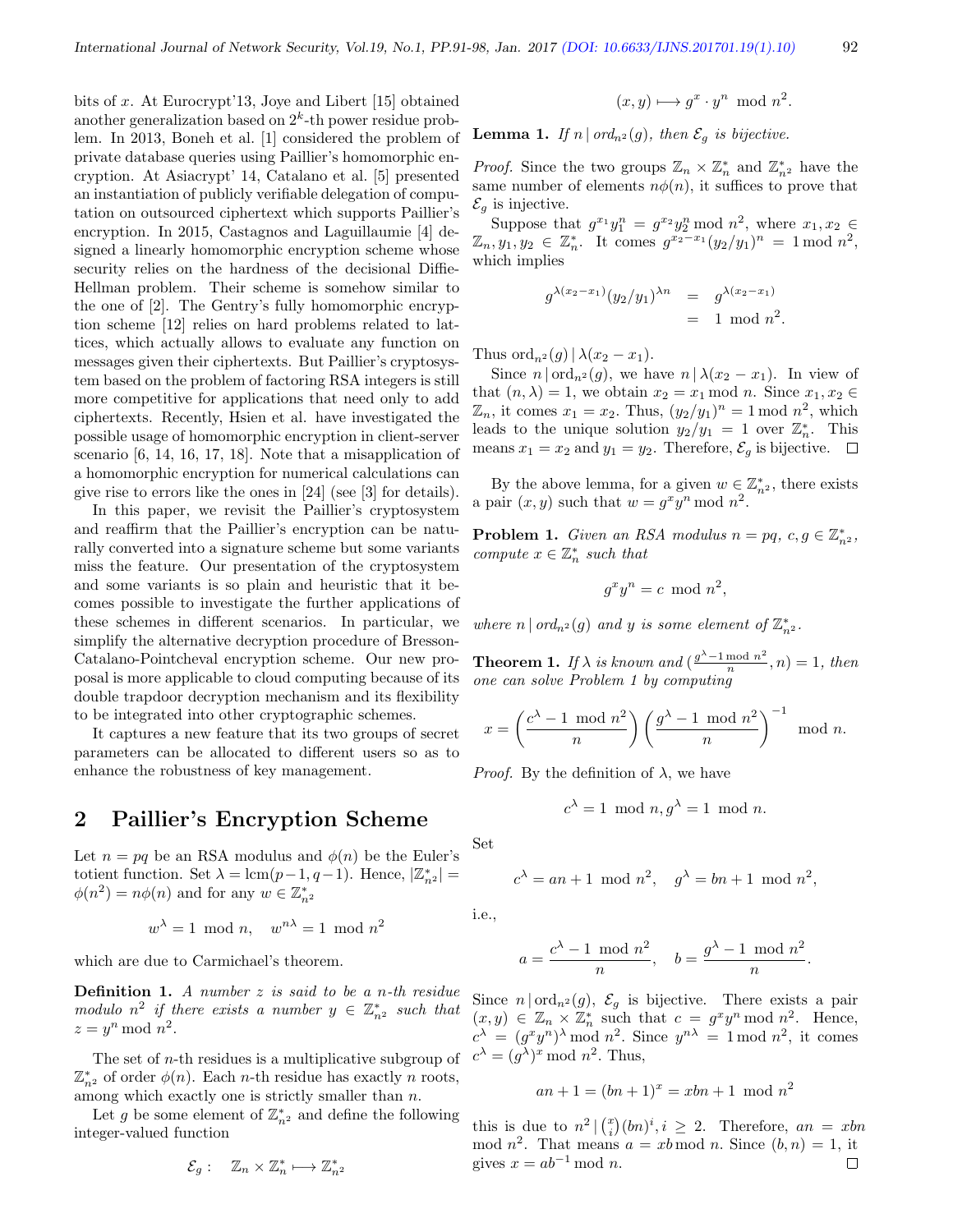Remark 1. Paillier called the Problem 1 as Composite Residuosity Class Problem (see Definition 8 in [21]). In view of that the trapdoor  $\lambda$  plays a key role in computing the exponent x with respect to the base g, we would like to call the Problem 1 as Trapdoored Partial Discrete Logarithm Problem.

Conjecture 1. If the trapdoor  $\lambda$  is unknown, there exists no probabilistic polynomial time algorithm that solves Problem 1.

Based on the above results, at Eurocrypt'99 Paillier proposed his cryptosystem. The cryptosystem includes a probabilistic encryption scheme, a one-way trapdoor permutation and a digital signature scheme. We now describe the encryption scheme as follows.

Table 1: Paillier's encryption scheme

| Setup | Pick an RSA modulus $n = pq$ .                                                                                        |  |
|-------|-----------------------------------------------------------------------------------------------------------------------|--|
|       | Set $\lambda = \text{lcm}(p-1, q-1)$ .                                                                                |  |
|       | Select $g \in \mathbb{Z}_{n^2}^*$ such that $n   \text{ord}_{n^2}(g)$ .                                               |  |
|       | Publish $n, g$ and keep $\lambda$ in secret.                                                                          |  |
| Enc.  | For $m \in \mathbb{Z}_n$ , pick $r \in \mathbb{Z}_n$ ,                                                                |  |
|       | compute the ciphertext                                                                                                |  |
|       | $c = g^m r^n \bmod n^2$ .                                                                                             |  |
| Dec.  | $\left( \frac{g^{\lambda}-1 \bmod n^2}{n} \right)$<br>$m = \left(\frac{c^{\lambda}-1 \mod n^2}{n}\right)$<br>$mod\ n$ |  |

# 3 A Hybrid Computational Problem

We now consider another computational problem which is a hybrid of partial discrete logarithm problem and  $n$ -th residuosity problem.

**Problem 2.** Given an RSA modulus  $n = pq, c, g \in \mathbb{Z}_{n^2}^*$ , compute  $(x, y) \in \mathbb{Z}_n \times \mathbb{Z}_n^*$  such that

$$
g^x y^n = c \mod n^2
$$

where  $n \mid ord_{n^2}(g)$ .

Notice that the solvability of Problem 2 directly implies that of Problem 1. We shall prove that the inverse holds, too.

If the trapdoor  $\lambda$  is known, Paillier proposed a method to solve the hybrid computational problem. He pointed out that  $x, y$  can be computed by

$$
x = \left(\frac{c^{\lambda} - 1 \mod n^2}{n}\right) \left(\frac{g^{\lambda} - 1 \mod n^2}{n}\right)^{-1} \mod n,
$$
  

$$
y = (cg^{-x})^{1/n \mod \lambda} \mod n.
$$

The idea behind his method can be described as follows. By the existence of  $(x, y)$ , it is easy to find that

$$
g^x y^n = c \mod n^2
$$
  
\n
$$
\implies g^x y^n = c \mod n \iff y^n = c g^{-x} \mod n
$$
  
\n
$$
\iff (y^n)^{1/n} \mod \lambda = (c g^{-x})^{1/n} \mod \lambda \mod n
$$
  
\n
$$
\iff y = (c g^{-x})^{1/n} \mod \lambda \mod n
$$

By the uniqueness of  $(x, y) \in \mathbb{Z}_n \times \mathbb{Z}_n^*$ , we conclude that it is properly computed.

**Theorem 2.** If  $\lambda$  is known and  $\left(\frac{g^{\lambda}-1 \mod n^2}{n}\right)$  $\frac{m \cdot \alpha}{n}, n) = 1$ , then one can solve Problem 2 by computing

$$
x = \left(\frac{c^{\lambda} - 1 \mod n^2}{n}\right) \left(\frac{g^{\lambda} - 1 \mod n^2}{n}\right)^{-1} \mod n,
$$
  

$$
y = (cg^{-x})^s \mod n,
$$

where s is the integer with the least absolute value such that  $\lambda \mid ns-1$ .

*Proof.* Since  $(n, \lambda) = 1$ , it is easy to compute the integer s with the least absolute value such that  $\lambda \mid ns-1$ . By Theorem 1, we conclude that  $x$  is properly computed. By the existence of y and  $y^n = cg^{-x} \mod n^2$ , we have

$$
(cg^{-x})^{\lambda} = y^{n\lambda} = 1 \mod n^2
$$

Now, suppose that  $ns - 1 = \lambda \phi$  and  $(cg^{-x})^s = \ell n + y$ mod  $n^2$  for some integers  $\phi, \ell$ . Hence, it comes

$$
g^{x} ((cg^{-x})^{s} - \ell n)^{n} = g^{x} (cg^{-x}) (cg^{-x})^{ns-1} = c(cg^{-x})^{\lambda \phi}
$$
  
=  $c((cg^{-x})^{\lambda})^{\phi} = c \cdot 1^{\phi} = c \mod n^{2}$ 

This completes the proof.

Note that the values s and  $\left(\frac{g^{\lambda}-1 \mod n^2}{n}\right)$  $\left(\frac{m \cdot \alpha}{n}\right)^{-1} \mod n$ have no relation to the ciphertext  $c$ . They can be computed and stored previously.

**Conjecture 2.** If  $\lambda$  is unknown, there exists no probabilistic polynomial time algorithm that solves Problem 2.

# 4 The Paillier's One-way Trapdoor Permutation and The Digital Signature Scheme

In [21], Paillier has put forth a one-way trapdoor permutation and the digital signature scheme based on his computational method. We now relate them as follows.

# 5 Some Variants of Paillier's Encryption Scheme

#### 5.1 Descriptons of Some Variants

In the same article [21], Paillier has pointed out that there was an efficient variant of his original encryption scheme.

 $\Box$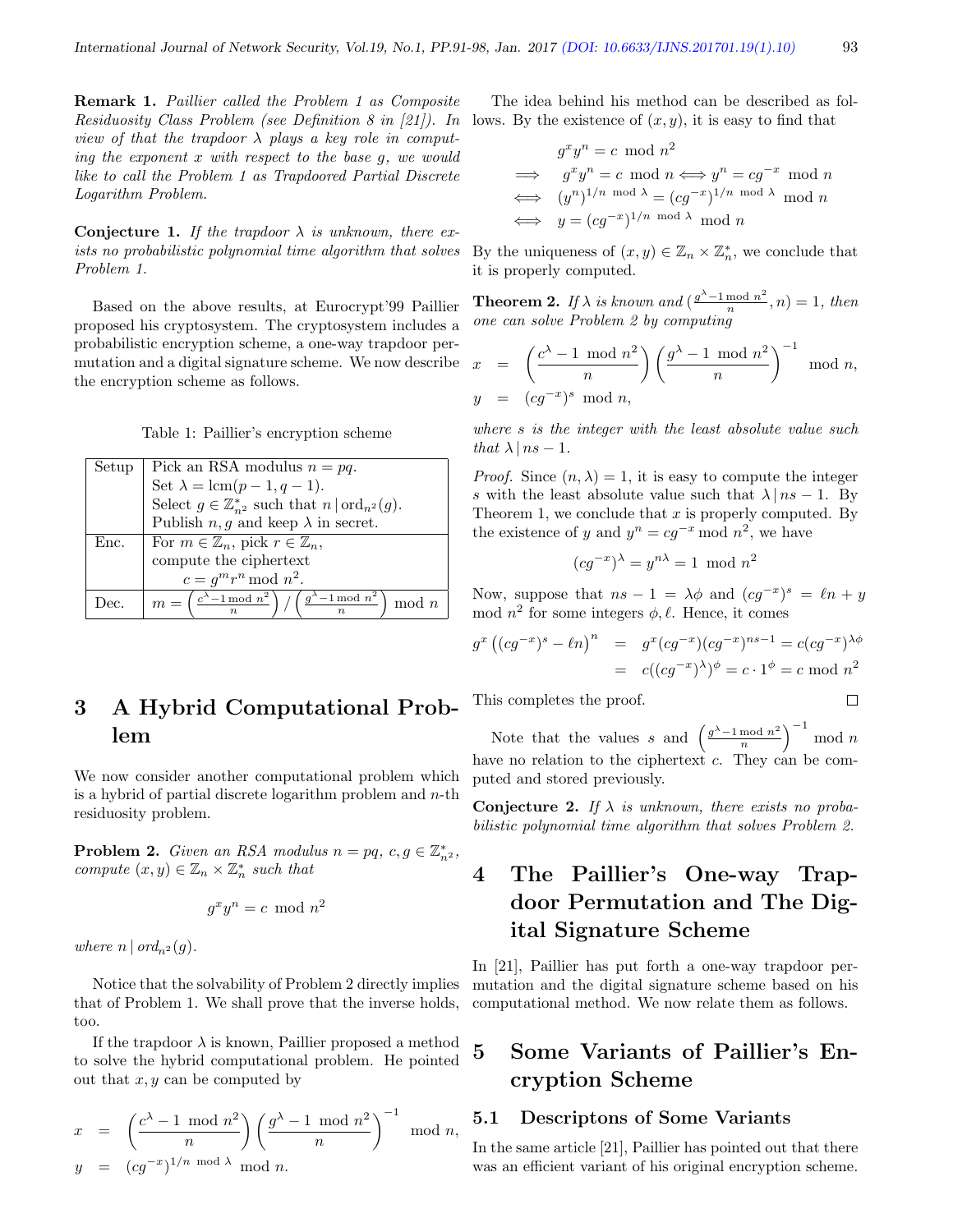Table 2: Paillier's signature scheme

| Setup  | See Table 1.                                                                    |
|--------|---------------------------------------------------------------------------------|
|        | For a message $m$ , compute                                                     |
| Sign   | $s_1 \leftarrow \rho\left(\frac{H(m)^{\lambda}-1 \bmod n^2}{n}\right) \bmod n.$ |
|        | $s_2 \leftarrow ((\tilde{H}(m)g^{-s_1})^s \mod n)$                              |
|        | The signature is $(m; s_1, s_2)$ .                                              |
| Verify | $H(m) \stackrel{\text{f}}{=} g^{s_1} s_2^n \bmod n^2$                           |

|  |  | Table 3: Paillier's one-way trapdoor permutation |
|--|--|--------------------------------------------------|
|  |  |                                                  |

| Setup | Set $n = pq$ , $\lambda = \text{lcm}(p - 1, q - 1)$ .                          |  |
|-------|--------------------------------------------------------------------------------|--|
|       | Select $g \in \mathbb{Z}_{n^2}^*$ such that $n   \text{ord}_{n^2}(g)$ .        |  |
|       | Compute $\rho = \left(\frac{g^{\lambda} - 1 \mod n^2}{n}\right)^{-1} \mod n$ , |  |
|       | and s which is the integer with the least                                      |  |
|       | absolute value such that $\lambda \mid ns-1$ .                                 |  |
|       | Publish $n, g$ and keep $\lambda, \rho, s$ in secret.                          |  |
| Enc.  | Given $m \in \mathbb{Z}_{n^2}$ , set $m = m_1 + nm_2$ .                        |  |
|       | The ciphertext is $c \leftarrow g^{m_1} m_2^n \mod n^2$ .                      |  |
| Dec.  | $m_1 \leftarrow \rho\left(\frac{c^{\lambda}-1 \mod n^2}{n}\right) \mod n,$     |  |
|       | $m_2 \leftarrow (cg^{-m_1})^s \bmod n.$                                        |  |
|       | $m \leftarrow m_1 + nm_2.$                                                     |  |

Shortly afterwards, other variants came out [2, 7, 8, 9]. We list some variants in Table 4.

Correctness of Variant 1. The variant takes  $x =$  $m, y = g^r$  in Problem 2. Since each *n*-th residue has exactly n roots, among which exactly one is strictly smaller than *n*, and  $\text{ord}_{n^2}(g) = \alpha n$ , we have  $g^{\alpha} = 1$ mod *n*. Otherwise, suppose  $g^{\alpha} = sn + t \mod n^2$  for some integers  $0 \leq s < n$  and  $t (2 \leq t < n)$ . It leads to

$$
1 = g^{\alpha n} = (sn + t)^n = t^n \mod n^2
$$

which means  $t = 1$ . It is a contradiction. Thus,  $g^{\alpha} = sn + 1 \mod n^2$ . By

$$
c^{\alpha} = (g^m(g^r)^n)^{\alpha} = (g^{\alpha})^m
$$
  
= 
$$
(sn+1)^m = smn+1 \mod n^2
$$

we have

$$
\frac{\frac{c^{\alpha}-1 \mod n^2}{n}}{\frac{g^{\alpha}-1 \mod n^2}{n}} = \frac{sm}{s} = m \mod n.
$$

Correctness of Variant 2. The variant takes  $g = 1 +$  $n, x = m, y = r$  in Problem 2. It is easy to find that

$$
\frac{c^{\kappa} - 1 \mod n^2}{n} = \frac{((1+n)^m r^n)^{\tau \lambda} - 1 \mod n^2}{n}
$$

$$
= \frac{(1+n)^{m\tau \lambda} - 1 \mod n^2}{n}
$$

$$
= \frac{n m \tau \lambda \mod n^2}{n} = \frac{n m}{n}
$$

$$
= m
$$

Correctness of Variant 3. The variant takes  $x =$  $m, y = r$  in Problem 2. It is easy to check that

$$
\frac{c^{\lambda} - 1 \mod n^2}{n} = \frac{(g^m r^n)^{\lambda} - 1 \mod n^2}{n}
$$

$$
= \frac{(g^{\lambda})^m - 1 \mod n^2}{n}
$$

$$
= \frac{(1 + n)^m - 1 \mod n^2}{n}
$$

$$
= m
$$

Correctness of Variant 4. It is easy to see that

$$
\frac{\frac{c}{(c^d \mod n)^e} - 1 \mod n^2}{n}
$$
\n
$$
= \frac{\frac{(1+n)^m r^e}{((1+n)^m r^e)^d \mod n)^e} - 1 \mod n^2}{n}
$$
\n
$$
= \frac{\frac{(1+n)^m r^e}{r^e} - 1 \mod n^2}{n}
$$
\n
$$
= m
$$

### 5.2 The Bresson-Catalano-Pointcheval Encryption Scheme Revisited

The Bresson-Catalano-Pointcheval encryption scheme has not directly specified that  $n | ord_{n^2}(g)$ . But it is easy to find that such a picked  $g$  satisfies the condition with high probability. In view of that the condition is necessary to recover  $x$  in Problem 1 (see the proof of Theorem 1), we shall directly specify it in the Setup phase.

The random pad  $r$  is chosen by the sender and is blinded as

$$
A = g^r \mod n^2, \quad B = h^r(1+mn) \mod n^2.
$$

We have

$$
A = g^r \cdot 1^n \mod n^2,
$$

it here takes  $x = r, y = 1$  in Problem 1. Thus one knowing the trapdoor  $\lambda$  can recover r using Paillier's computational method. Note that although B could be viewed as

$$
B = (1+n)^m h^r \mod n^2.
$$

It does not fall into the class of Problem 1. One cannot recover r from B whether the trapdoor is known or not.

After r is retrieved, one can recover  $m = \frac{B/h^r - 1 \mod n^2}{n}$ n directly. Obviously, the original computational method incurs more cost.

Based on the observation, we now present a new revision of the scheme (see Table 5).

We stress that the new alternative decryption method does not invoke the secret parameter a, which means the secret parameters  $a, \lambda, \rho$  can be divided into two groups,  ${a}$  and  ${\lambda, \rho}$ . The two groups of secret parameters can be allocated to different users so as to enhance the robustness of key management. The new version is more flexible to be integrated into other cryptographic schemes.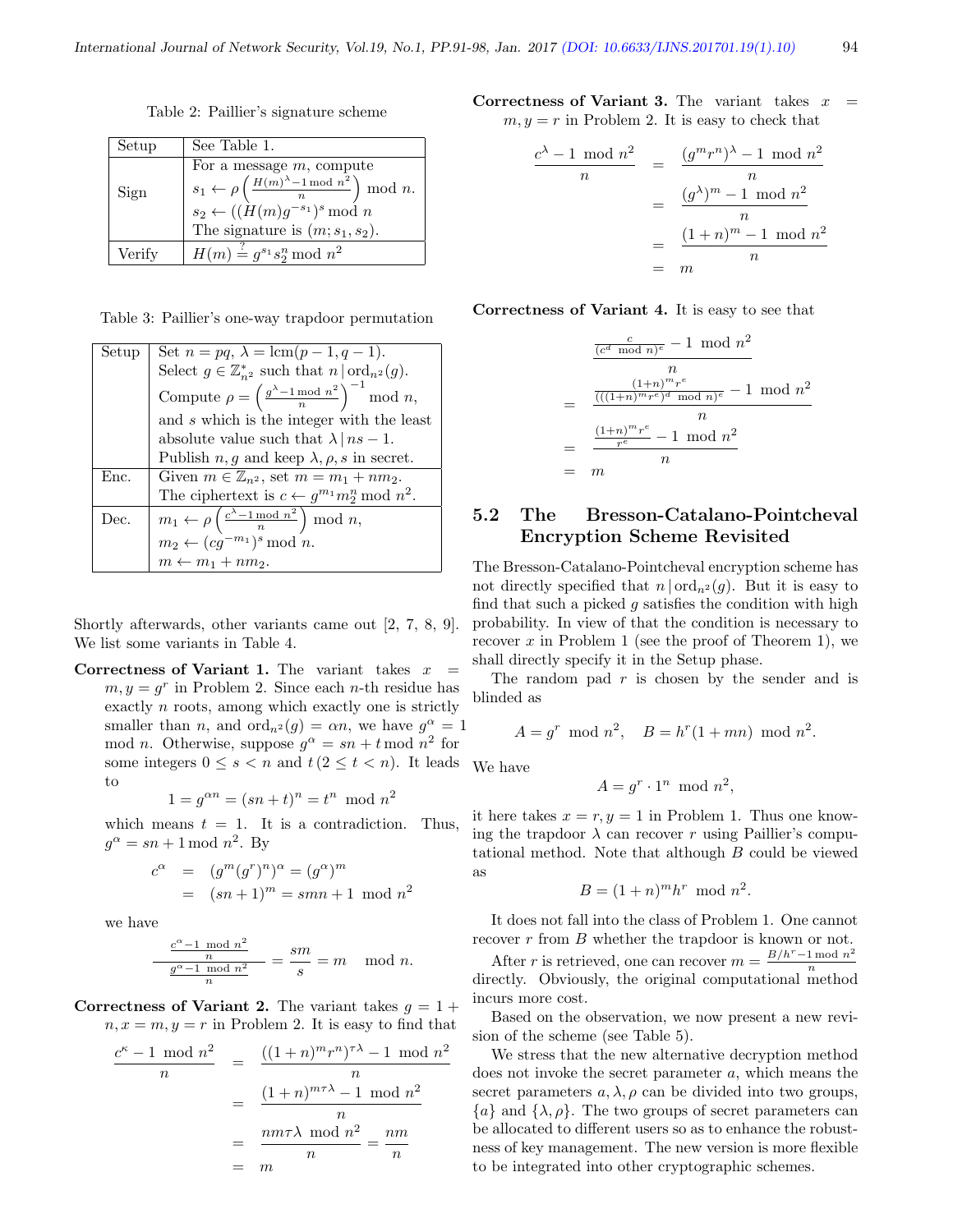|                   | $n = pq$ is an RSA modulus, $\lambda = \text{lcm}(p-1, q-1)$ .                                               |
|-------------------|--------------------------------------------------------------------------------------------------------------|
| Variant 1         | $g \in \mathbb{Z}_{n^2}^*$ , ord $_{n^2}(g) = \alpha n$ . PK: $n, g$ ; SK: $\alpha$ .                        |
| (Paillier)        | $m \in \mathbb{Z}_n$ , $r \in \mathbb{Z}_n$ , $c = g^{m+rn} \mod n^2$ .                                      |
|                   | $m = \left(\frac{c^{\alpha}-1 \bmod n^2}{n}\right) / \left(\frac{g^{\alpha}-1 \bmod n^2}{n}\right)$<br>mod n |
| Variant 2         | $\kappa = \tau \lambda$ , $\tau = \lambda^{-1}$ mod <i>n</i> . PK: <i>n</i> ; SK: $\kappa$ .                 |
| (Damgård-Jurik)   | $m \in \mathbb{Z}_n$ , $r \in \mathbb{Z}_n$ , $c = (1 + mn)r^n \mod n^2$ .                                   |
|                   | $m = \frac{c^{\kappa} - 1 \bmod n^2}{n}$                                                                     |
| Variant 3         | $g^{\lambda} = 1 + n \mod n^2$ . PK: n, g; SK: $\lambda$ .                                                   |
| (Choi-Choi-Won)   | $m \in \mathbb{Z}_n$ , $r \in \mathbb{Z}_n$ , $c = q^m r^n \mod n^2$ .                                       |
|                   | $m = \frac{c^{\lambda} - 1 \mod n^2}{n}$                                                                     |
| Variant 4         | $e < n, d = e^{-1} \mod \phi(n)$ . PK: n, e; SK: d.                                                          |
| (Catalano-Gennaro | $m \in \mathbb{Z}_n$ , $r \in \mathbb{Z}_n$ , $c = (1 + mn)r^e \mod n^2$ .                                   |
| -Howgrave-Nguyen) | $m = \frac{\frac{c}{(c^d \bmod n)^e} - 1 \bmod n^2}{n}$                                                      |

Table 4: Some variants of Paillier's encryption scheme

Table 5: The Bresson-Catalano-Pointcheval encryption scheme revisited

|          | The original                                                                             | The revisited                                                                          |  |
|----------|------------------------------------------------------------------------------------------|----------------------------------------------------------------------------------------|--|
|          | $n = pq, \lambda = \text{lcm}(p-1, q-1).$                                                | $n = pq, \lambda = \text{lcm}(p-1, q-1).$                                              |  |
| Setup    | $\alpha \in \mathbb{Z}_{n^2}^*, a < n\lambda/2,$                                         | $g \in \mathbb{Z}_{n^2}^*$ , $n   \text{ord}_{n^2}(g)$ .                               |  |
|          | $g = \alpha^2 \mod n^2, h = g^a \mod n^2.$                                               | $a \in \mathbb{Z}_n^*, h = g^a \bmod n^2.$                                             |  |
|          | $\rho = \left(\frac{g^{\lambda} - 1 \mod n^2}{n}\right)^{-1} \mod n.$                    | $\left  \rho = \left( \frac{g^{\lambda} - 1 \mod n^2}{n} \right)^{-1} \mod n. \right.$ |  |
|          | $\tau = \lambda^{-1} \mod n$ .                                                           |                                                                                        |  |
|          | PK: $n, q, h$ ; SK: $a, \lambda, \rho, \tau$ .                                           | PK: $n, g, h$ ; SK: $a, \lambda, \rho$ .                                               |  |
|          | For $m \in \mathbb{Z}_n$ , pick $r \in \mathbb{Z}_n$ ,                                   |                                                                                        |  |
|          | compute $A = q^r \mod n^2$ ,                                                             |                                                                                        |  |
| Enc.     | $B = h^{r}(1 + mn) \bmod n^{2}$ .                                                        | It is the same as the original.                                                        |  |
|          | The ciphertext is $c = (A, B)$ .                                                         |                                                                                        |  |
| Dec. $1$ | $m = \frac{B/A^a - 1 \mod n^2}{n}$                                                       | It is the same as the original.                                                        |  |
|          | $r = \rho\left(\frac{A^{\lambda}-1 \mod n^2}{n}\right) \mod n.$                          | $r = \rho \left( \frac{A^{\lambda} - 1 \mod n^2}{n} \right) \mod n.$                   |  |
| Dec. $2$ | $\gamma = ar \mod n$ .                                                                   |                                                                                        |  |
|          | $m = \frac{\left(\frac{B}{g\gamma}\right)^{\lambda} - 1 \mod n^2}{n} \cdot \tau \mod n,$ | $m = \frac{B/h^r - 1 \bmod n^2}{n}$                                                    |  |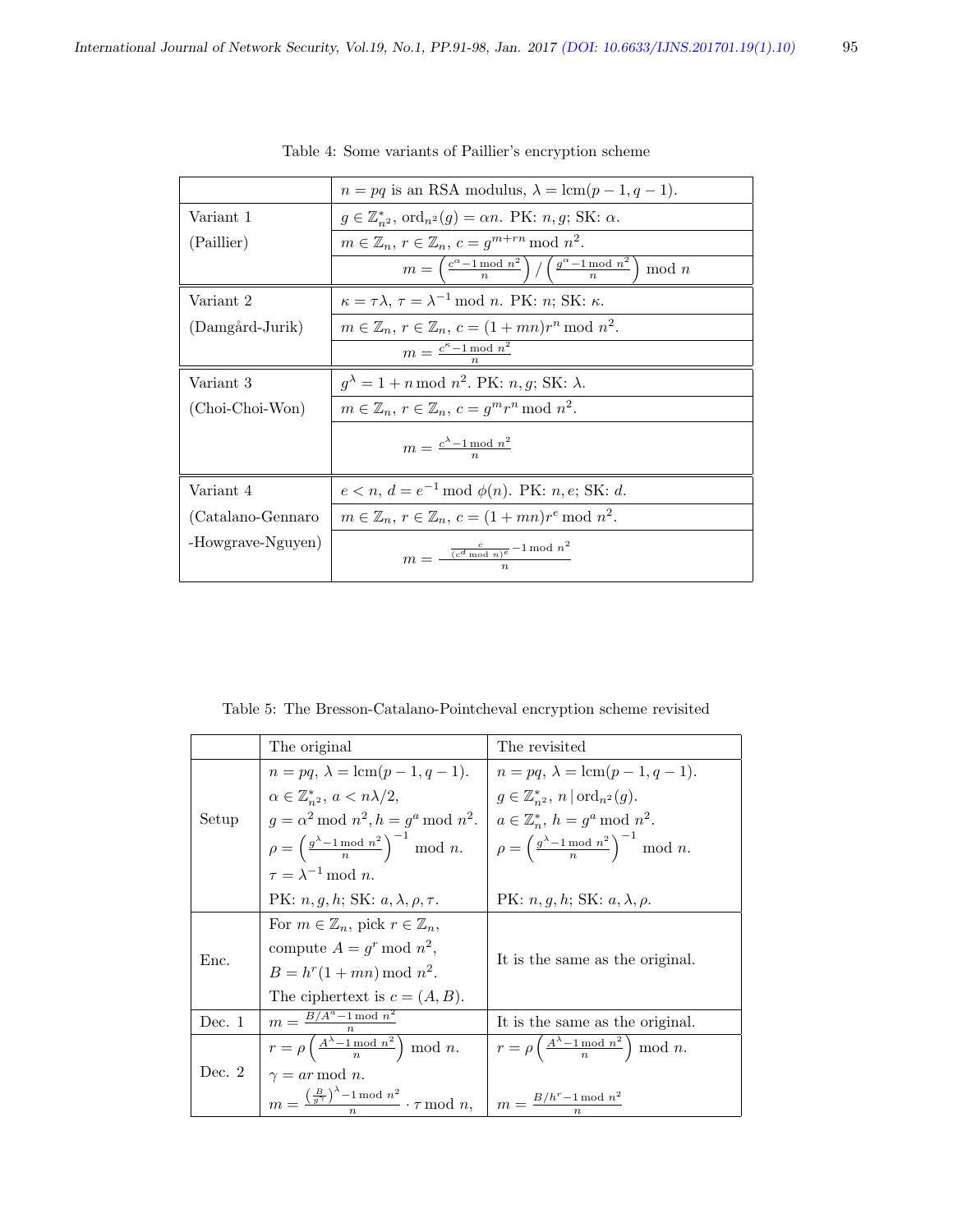|                   | $c = g^m r^n \bmod n^2$ . $n   ord_{n^2}(g), x = m, y = r$ .                                              |
|-------------------|-----------------------------------------------------------------------------------------------------------|
| The original      |                                                                                                           |
|                   | Verification w.r.t. $(m, s_1, s_2)$ : $H(m) \stackrel{?}{=} g^{s_1} s_2^n \bmod n^2$ . True.              |
|                   | $c = q^m (q^r)^n = q^{m+rn} \bmod n^2$ .                                                                  |
|                   | $\mathrm{ord}_{n^2}(g) = \alpha n, x = m, y = g^r$ is a special random pad.                               |
| Variant 1         | Verification w.r.t. $(m, s_1, s_2)$ : $H(m) \stackrel{?}{=} g^{s_1+s_2n} \mod n^2$ . False.               |
|                   | $c = (1+n)^m r^n = (1+mn)r^n \bmod n^2$ .                                                                 |
| Variant 2         | $q = 1 + n$ , $\text{ord}_{n^2}(q) = n$ , $x = m$ , $y = r$                                               |
|                   | Verification w.r.t. $(m, s_1, s_2)$ : $H(m) \stackrel{?}{=} (1 + s_1 n) s_2^n \mod n^2$ . False.          |
| Variant 3         | $c = g^m r^n \bmod n^2$ . $g^{\lambda} = 1 + n, x = m, y = r$                                             |
|                   | It can not resist a chosen ciphertext attack.                                                             |
|                   | $c = (1 + mn)r^e \mod n^2, g = 1 + n, ed = 1 \mod \phi(n).$                                               |
| Variant 4         |                                                                                                           |
|                   | Verification w.r.t. $(m, s_1, s_2)$ : $H(m) \stackrel{?}{=} (1 + s_1 n)s_2^e \mod n^2$ . False.           |
| Variant 5         | $(A, B) = (g^r \mod n^2, (1 + mn)h^r \mod n^2)$                                                           |
| (Bresson-Catalano |                                                                                                           |
| -Pointcheval)     | Verification w.r.t. $(m, s_1, s_2)$ : $H(m) \stackrel{?}{=} (1 + s_1 n)h^{s_2} \text{ mod } n^2$ . False. |

Table 6: Comparisons of Paillier's encryption and some variants

#### 5.3 Comparisons

The Paillier's encryption scheme can be naturally converted into a signature scheme because it can retrieve the random pad  $r$  as well as the message  $m$ . This is due to that it only requires  $n | ord_{n^2}(g)$ . But in the Variant 1, one cannot retrieve  $r \in \mathbb{Z}_n^*$ , instead  $g^r \mod n^2$ . Though the Variant 3 is very similar to the original Paillier's encryption scheme, it is insecure against a chosen ciphertext attack [22]. The others, Variant 2, Variant 4 and Variant 5 cannot be converted into signature schemes. See Table 6 for details.

By the way, the claim that some variants are more efficient than the original Paillier's encryption scheme is somewhat misleading. Actually, in Paillier's encryption scheme the computation

$$
\left(\frac{g^\lambda-1\ \mathrm{mod}\ n^2}{n}\right)^{-1}\ \mathrm{mod}\ n
$$

has no relation to the ciphertext c. It can be computed and stored previously. The dominated computation in the decryption procedure is that

$$
\frac{c^{\lambda}-1\ \operatorname{mod}\,n^2}{n}
$$

,

while the corresponding computation in Variant 4 is

$$
m = \frac{\frac{c}{(c^d \mod n)^e} - 1 \mod n^2}{n},
$$

and that in Variant 5 is

$$
m = \frac{B/A^a - 1 \mod n^2}{n}
$$

.

We find these decryptions require almost the same computational cost.

# 6 Conclusion

We revisit the Paillier's cryptosystem and present an efficient alternative decryption procedure for Bresson-Catalano-Pointcheval encryption scheme.

We reaffirm that the original Paillier's encryption scheme has a special property that it naturally implies a signature scheme, while those variants miss this feature.

We would like to stress that although a homomorphic encryption allows anyone to perform some computations on encrypted data, despite not having the secret decryption key, the computations are constrained to the underlying domain (finite fields or rings). A misapplication of a homomorphic encryption for numerical calculations can give rise to errors.

# Acknowledgments

This work is supported by the National Natural Science Foundation of China (Project 61303200, 61411146001). The authors gratefully acknowledge the reviewers for their valuable suggestions.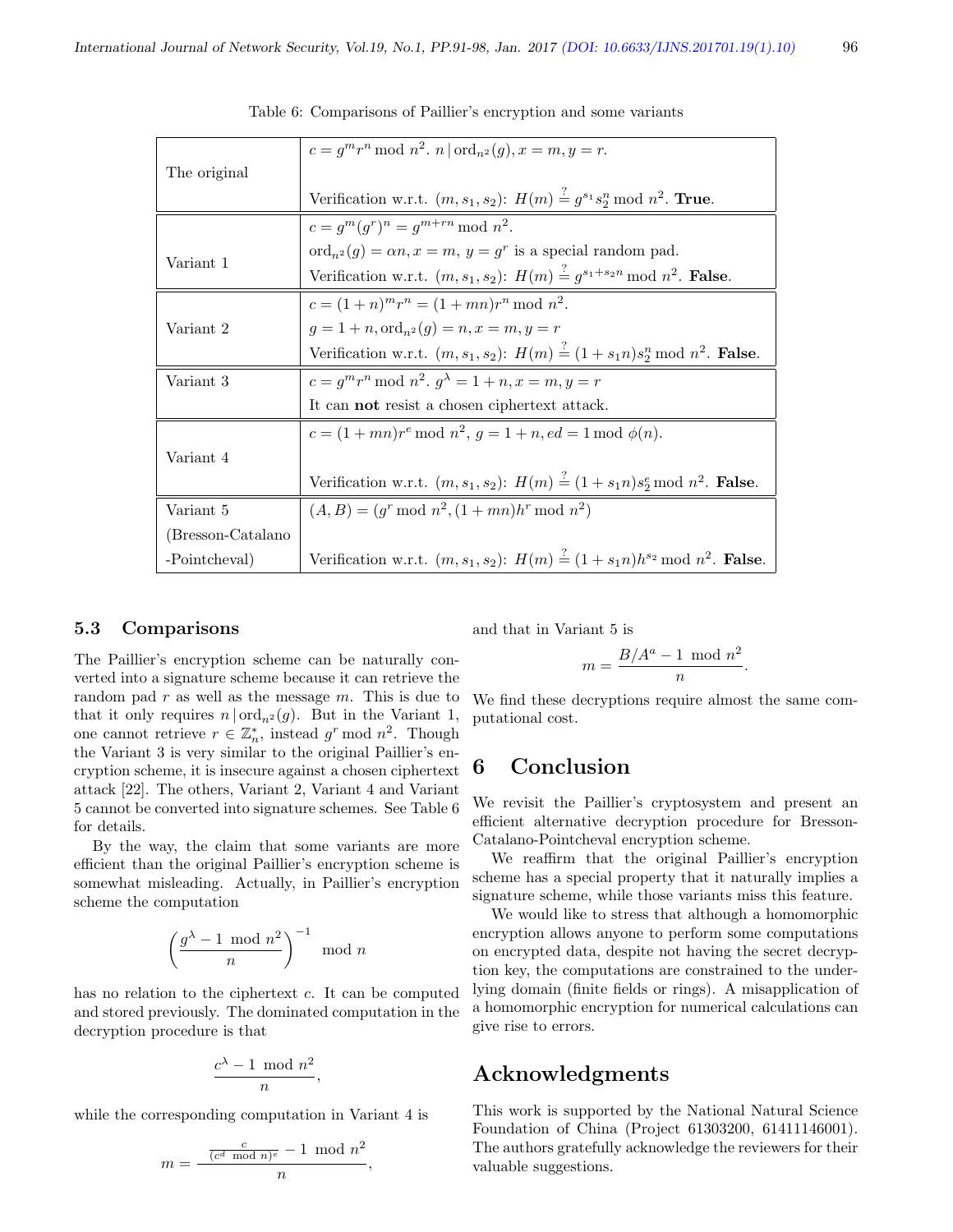### References

- [1] D. Boneh, C. Craigentry, S. Halevi, F. Wang, and D. Wu, "Private database queries using somewhat homomorphic encryption," in Proceedings of Applied Cryptography and Network Security (ACNS'13), pp. 102–118, Banff, AB, Canada, June 2013.
- [2] E. Bresson, D. Catalano, and D. Pointcheval, "A simple public-key cryptosystem with a double trapdoor decryption mechanism and its applications," in Proceedings of Advances in Cryptology (ASI- $ACRYPT'03$ , pp. 37–54, Banff, AB, Canada, Nov. 2003.
- [3] Z. J. Cao and L. H. Liu, "Comment on 'harnessing the cloud for securely outsourcing large-scale systems of linear equations'," IEEE Transactions on Parallel Distributed Systems, vol. 27, pp. DOI 10.1109/TPDS.2016.2531669, 2016.
- [4] G. Castagnos and F. Laguillaumie, "Linearly homomorphic encryption from ddh," in Proceedings of the Cryptographer's Track at the RSA Conference (CT-RSA'15), pp. 487–505, San Francisco, CA, USA, 2015.
- [5] D. Catalano, A. Marcedone, and O. Puglisi, "Authenticating computation on groups: New homomorphic primitives and applications," in Proceedings of Advances in Cryptology (ASIACRYPT'14), pp. 193– 212, Kaoshiung, Taiwan, Dec. 2014.
- [6] T. Y. Chen, C. C. Lee, M. S. Hwang, and J. K. Jan, "Towards secure and efficient user authentication scheme using smart card for multi-server environments," Journal of Supercomputing, vol. 66, no. 2, pp. 1008–1032, 2013.
- [7] D. Choi, S. Choi, and D. Won, "Improvement of probabilistic public key cryptosystem using discrete logarithm," in Proceedings of Information Security and Cryptology (ICISC'01), pp. 72–80, Banff, AB, Canada, Dec. 2001.
- [8] D. Choi, S. Choi, and D. Won, "Paillier's cryptosystem revisited," in Proceedings of the 8th ACM Conference on Computer and Communications Security  $(CCS'01)$ , pp. 206–214, Philadelphia, Pennsylvania, USA, Nov. 2001.
- [9] I. Damgård and J. Jurik, "A generalisation, a simplification and some applications of paillier's probabilistic public-key system," in Proceedings of Public Key Cryptography (PKC'01), pp. 119–136, Cheju Island, Korea, Feb. 2001.
- [10] I. Damgård, J. Jurik, and J. Nielsen, "A generalization of paillier's public-key system with applications to electronic voting," International Journal of Information Security, no. 9, pp. 371–385, 2010.
- [11] D. Galbraith, "Elliptic curve paillier schemes," Journal of Cryptology, vol. 15, no. 2, pp. 129–138, 2002.
- [12] C. Gentry, "Fully homomorphic encryption using ideal lattices," in Proceedings of the 41st Annual ACM Symposium on Theory of Computing (STOC'09), pp. 169–178, Bethesda, MD, USA, May 2009.
- [13] S. Goldwasser and S. Micali, "Probabilistic encryption," Journal of Compter and System Sciences, vol. 28, no. 2, pp. 270–299, 1984.
- [14] W. F. Hsien, C. C. Yang, and M. S. Hwang, "A survey of public auditing for secure data storage in cloud computing," International Journal of Network Security, vol. 18, no. 1, pp. 133–142, 2016.
- [15] M. Joye and B. Libert, "Efficient cryptosystems from 2k-th power residue symbols," in Proceedings of Advances in Cryptology (EUROCRYPT'13), pp. 76–92, Athens, Greece, May 2013.
- [16] C. C. Lee, M. S. Hwang, and S. F. Tzeng, "A new convertible authenticated encryption scheme based on the elgamal cryptosystem," International Journal of Foundamation Computer Science, vol. 20, no. 2, pp. 351–359, 2009.
- [17] C. W. Liu, W. F. Hsien, C. C. Yang, and M. S. Hwang, "A survey of public auditing for shared data storage with user revocation in cloud computing," International Journal of Network Security, vol. 18, no. 4, pp. 650–666, 2016.
- [18] C.W. Liu, W. F. Hsien, C. C. Yang, and M. S. Hwang, "A survey of attribute-based access control with user revocation in cloud data storage," International Journal of Network Security, vol. 18, no. 5, pp. 900–916, 2016.
- [19] D. Naccache and J. Stern, "A new public key cryptosystem based on higher residues," in Proceedings of the 5th ACM Conference on Computer and Communications Security (CCS'98), pp. 546–560, San Francisco, CA, USA, Nov. 1998.
- [20] T. Okamoto and S. Uchiyama, "A new public-key cryptosystem as secure as factoring," in Proceedings of Advances in Cryptology (EUROCRYPT'98), pp. 308–318, Espoo, Finland, May 1998.
- [21] P. Paillier, "Public-key cryptosystems based on composite degree residuosity classes," in Proceedings of Advances in Cryptology (EUROCRYPT'99), pp. 223–238, Prague, Czech Republic, May 1999.
- [22] K. Sakurai and T. Takagi, "On the security of a modified paillier public-key primitive," in Proceedings of 7th Australian Conference on Information Security and Privacy (ACISP'02), pp. 436–448, Melbourne, Australia, July 2002.
- [23] B. Schoenmakers and P. Tuyls, "Efficient binary conversion for paillier encrypted values," in Proceedings of Advances in Cryptology (EUROCRYPT'06), pp. 522–537, St. Petersburg, Russia, May 2006.
- [24] C. Wang, K. Ren, J. Wang, and Q. Wang, "Harnessing the cloud for securely outsourcing large-scale systems of linear equations," IEEE Transaction on Parallel Distributed Systems, vol. 24, no. 6, pp. 1172– 1181, 2013.

Zhengjun Cao is an associate professor with the Department of Mathematics at Shanghai University. He received his Ph.D. degree in applied mathematics from Academy of Mathematics and Systems Science, Chinese Academy of Sciences. He served as a post-doctor in